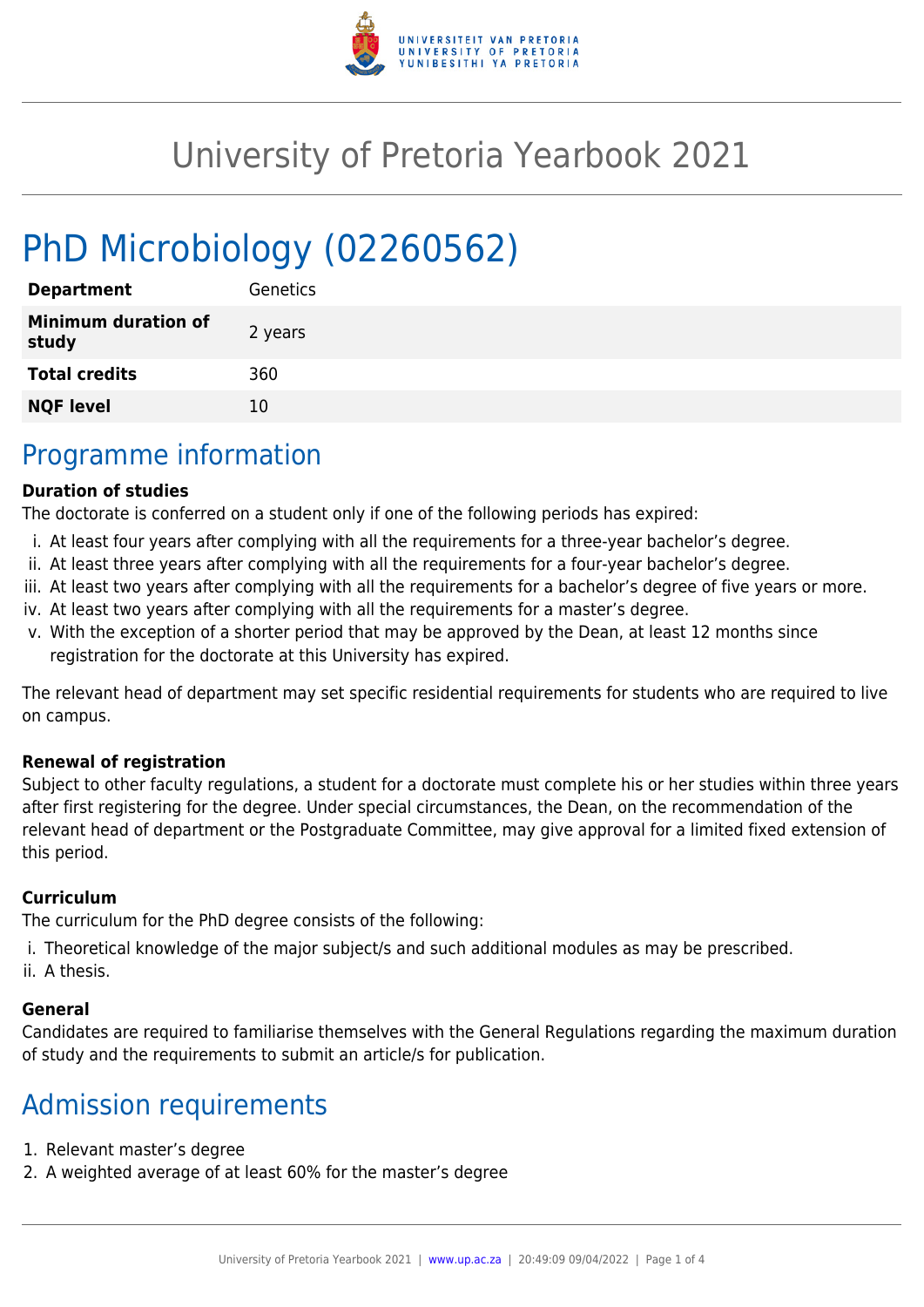

3. An admission examination may be required

# Examinations and pass requirements

- i. Consult the General Regulations that apply to the calculation of marks.
- ii. In order to obtain the PhD degree the candidate must:
- pass the examinations and the prescribed modules, as determined in the study programme;
- pass the thesis; and
- pass the final examination on the thesis and general subject knowledge.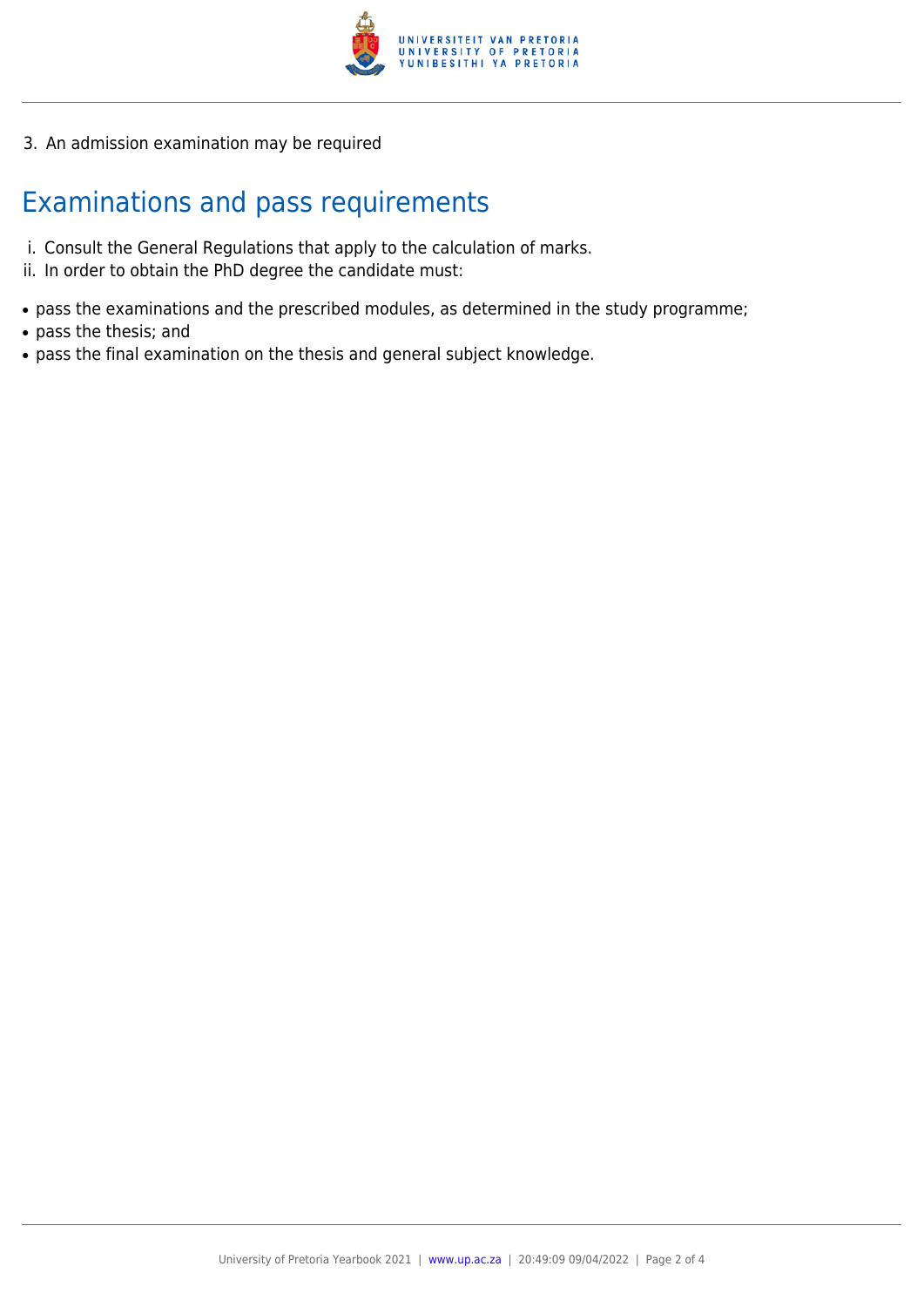

## Curriculum: Year 1

**Minimum credits: 360**

### **Core modules**

[Thesis: Microbiology 990](https://www.up.ac.za/faculty-of-education/yearbooks/2021/modules/view/MBY 990) (MBY 990) - Credits: 360.00